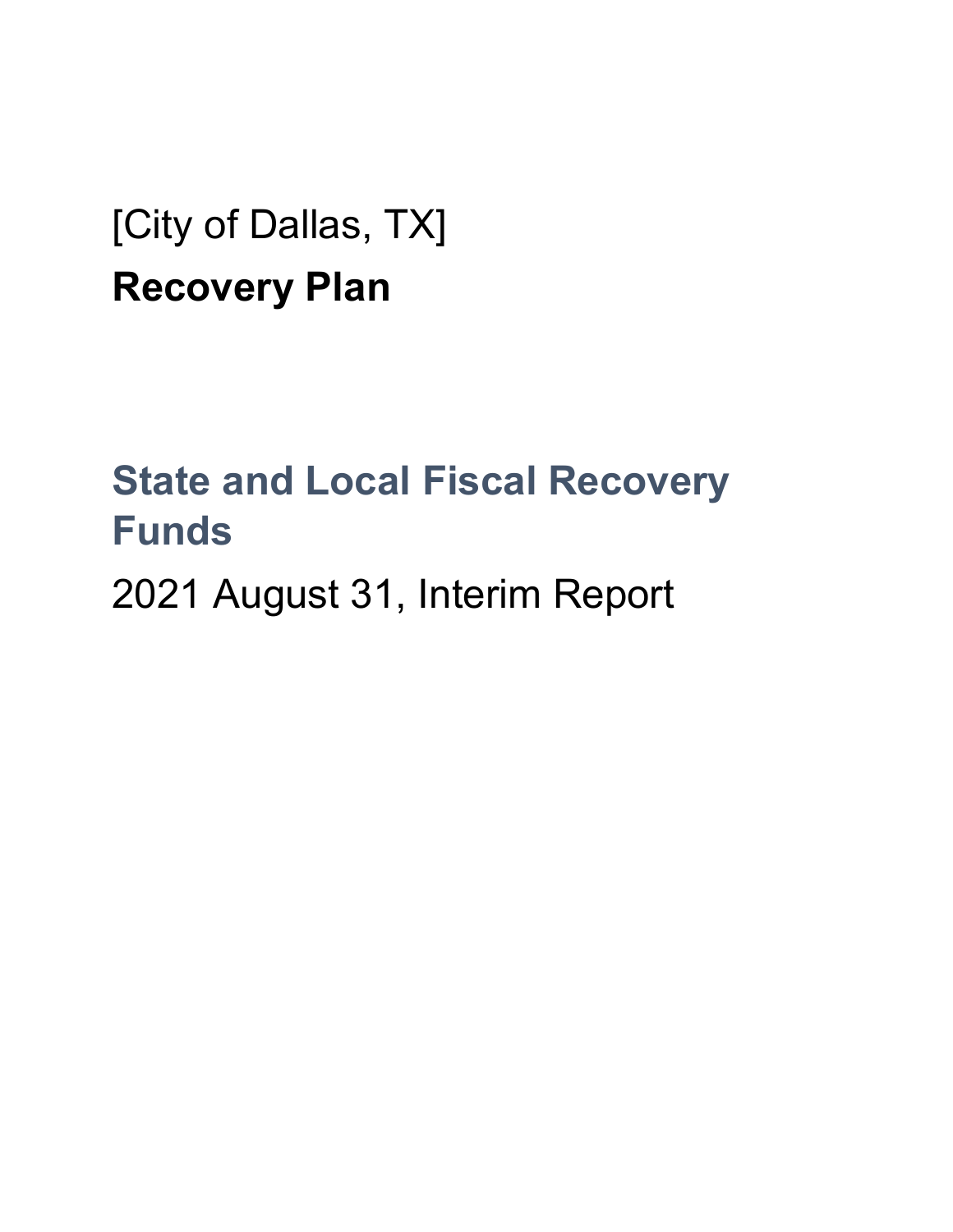# GENERAL OVERVIEW

#### **Executive Summary**

In response to the COVID-19 pandemic, President Biden signed \$1.9 trillion for the American Rescue Plan Act of 2021 (ARPA) into law on March 11, 2021. The City of Dallas was allocated \$355.4 million for Local Fiscal Recovery through ARPA. Eligible uses for these funds include: (1) respond to COVID-19 or its economic impacts; (2) replace revenue lost due to COVID-19; (3) provide premium pay for eligible essential workers; and (4) invest in water, sewer, and broadband infrastructure. The funds are being transferred to the City from the U.S. Department of Treasury in two tranches with the first received in May 2021, and the second to be received by May 2022. These funds are being allocated to support the FY 2021-22 and FY 2022-23 biennial budget and further our commitment to making Responsible, Equitable, Accountable, and Legitimate (R.E.A.L.) investments in the city. The following tables outline the City's proposed use the \$355.4 million of Local Fiscal Recovery funds received through the American Rescue Plan Act.

Development of the City's FY 2021-22 and FY 2022-23 biennial budget is ongoing. Since May, the City has conducted three telephone town hall meetings that reached more than 17,000 residents, including 1,670 Spanish speakers and 6,500 residents age 65 and older. Telephone town hall meetings included polling questions and a voluntary survey was posted online in English and Spanish from June 2 through June 23 to receive input around residents' financial situation and needs considering COVID-19. Additional community engagement activities conducted through July 31 also included listening sessions with clients, service recipients, citizen advisory boards, and numerous meetings with community organizations for feedback. The City Manager's recommended use of ARPA funds will be presented to the City Council in August 2021. Additional community engagement activities will be conducted to include over 30 virtual, in-person and telephone town hall meetings. City stall will participate in local Eviction Prevention Task Force meetings, Early Matters Dallas coalition meetings, South Dallas Employment Project Task Force meetings, met with Dallas Afterschool, and others. A nonprofit survey will be developed to send out to better understand community and nonprofit needs. Final adoption of the ARPA budget, with any potential amendments, is scheduled for September 22,2021.

#### **Use of Funds**

The City proposes to use ARPA funds to provide immediate public health relief and long-term sustainability by investing in:

- Health & Safety
- Economic Development
- Fiscal Recovery & Sustainability
- Infrastructure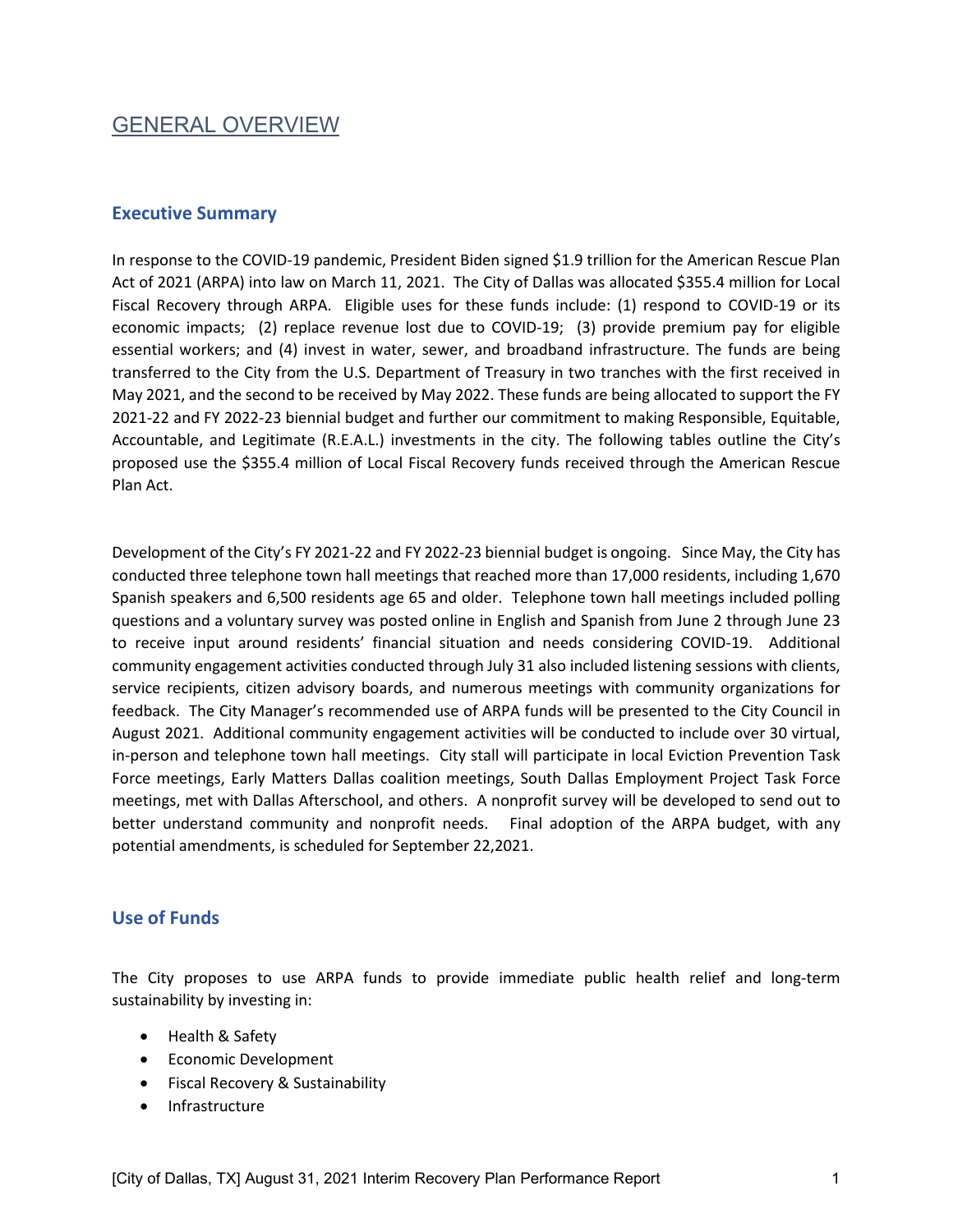

## **Health & Safety - \$76 million**

The City will meet public health needs by investing \$76 million in ARPA funds on health and safety. These projects, supplies, and equipment will provide immediate support for residents and City staff during the COVID-19 pandemic. The timeline for providing these services will be in the next six months to a year. This funding includes:

| <b>ARPA Item</b>                                                                   | <b>Amount</b>    |
|------------------------------------------------------------------------------------|------------------|
| COVID-19 testing and vaccinations                                                  | \$<br>19,000,000 |
| Personal protective equipment and disinfection supplies                            | 10,000,000       |
| Eliminate backlog of paramedic training                                            | 8,500,000        |
| Replace 35 rescues including stretcher, Lifepak15, and disinfecting UV             | 11,500,000       |
| equipment                                                                          |                  |
| Equip Dallas Fire & Rescue (DFR) to meet public health needs, including            | 5,000,000        |
| handheld radios, chest compression devices, priority dispatch software, and        |                  |
| medication inventory management systems                                            |                  |
| Retrofit City facilities, including air filtration improvements, remote monitoring | 21,000,000       |
| and control, duct cleaning, and other retrofits                                    |                  |
| Install air quality monitors                                                       | 1,000,000        |
| <b>TOTAL Health &amp; Safety</b>                                                   | 76,000,000       |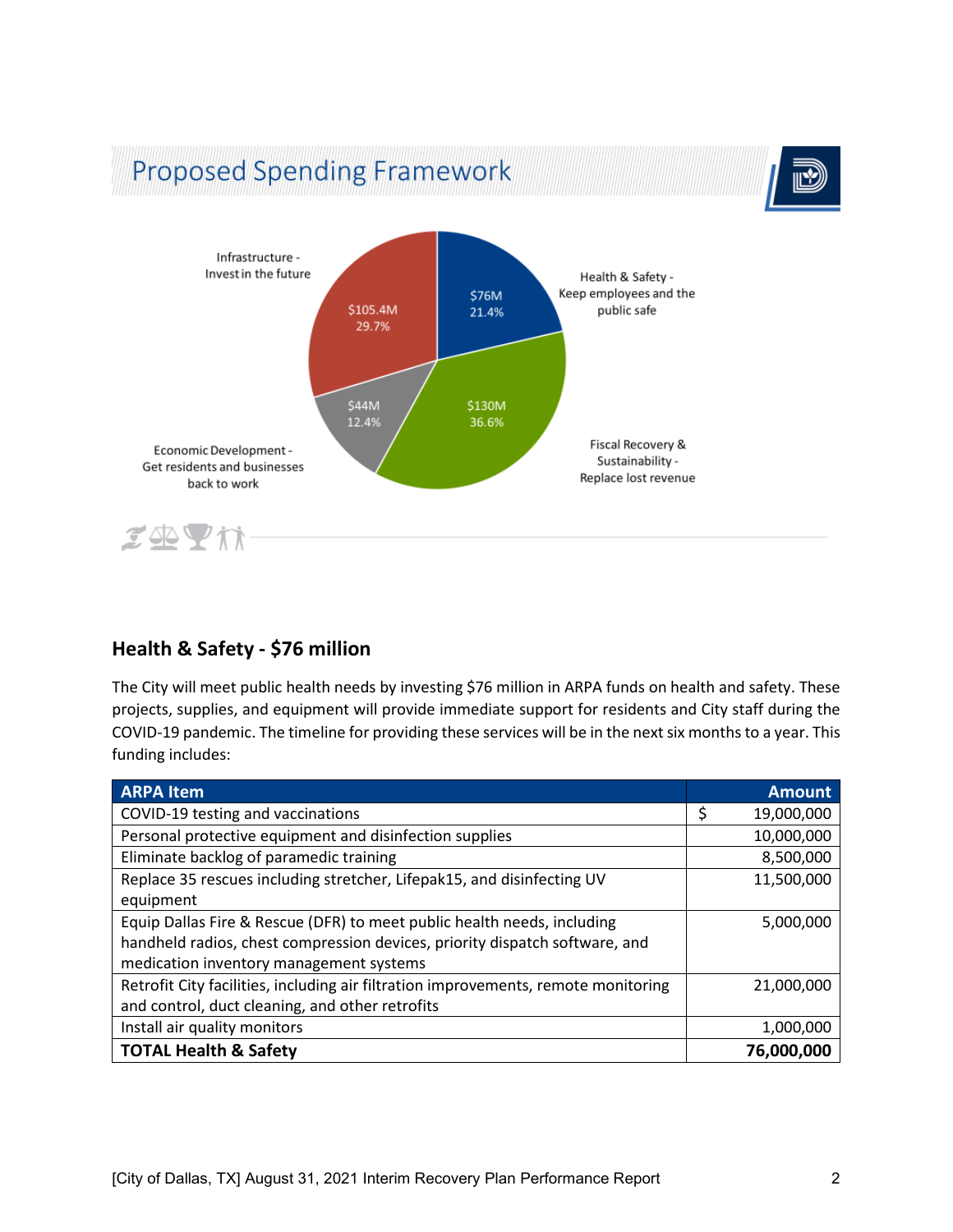## **Economic Development - \$44 million**

The City will provide short-term and long-lasting investments in the community by using \$44 million in ARPA funds on economic development. For immediate relief (six months to one year) the City will support people in crisis by providing social services such as mental health support, services for children and families, food and essential services, benefits and financial navigation, nonprofit assistance, and contract oversight and technology. The City will also leverage \$500,000 in APRA funds to provide eviction assistance services to keep residents in their homes during the pandemic. The City is pursuing local solutions at scale to leverage partnerships to optimize resources regionally. A long-term investment includes a partnership with Metro Dallas Homeless Alliance (MDHA), the lead agency of the local Continuum of Care, for a rapid rehousing initiative that will house over 2,700 people experiencing homelessness over the next two years. Economic development funding includes:

| <b>ARPA Item</b>                                                                     | <b>Amount</b>    |
|--------------------------------------------------------------------------------------|------------------|
| Support people in crisis by providing targeted and equitable social services (see    | \$<br>25,900,000 |
| Appendix)                                                                            |                  |
| Provide eviction assistance services                                                 | 500,000          |
| Provide City Council District funding for relief to small businesses, nonprofits, or | 16,000,000       |
| impacted industries based on established criteria                                    |                  |
| Partner with MDHA for Rapid-Rehousing initiative                                     | 1,600,000        |
| <b>TOTAL Economic Development</b>                                                    | 44,000,000       |

#### **Fiscal Recovery & Sustainability - \$130 million**

The City will replace lost revenue and take actions to further fiscal sustainability by investing \$130 million in ARPA funds on fiscal recovery and sustainability. These funds will be used to upgrade financial systems and provide three years of program implementation and monitoring. ARPA funds will be used to supplement the City of Dallas General Fund budget and fund one-time or non-recurring expenses in FY22, FY23, and FY24. The timeline for spending these funds will be three years. This funding includes:

| <b>APRA Item</b>                                  | <b>Amount</b> |
|---------------------------------------------------|---------------|
| ARPA implementation, compliance, and auditing     | 7,000,000     |
| ARPA communication and marketing                  | 3,000,000     |
| Replace lost revenue                              | 120,000,000   |
| <b>TOTAL Fiscal Recovery &amp; Sustainability</b> | 130,000,000   |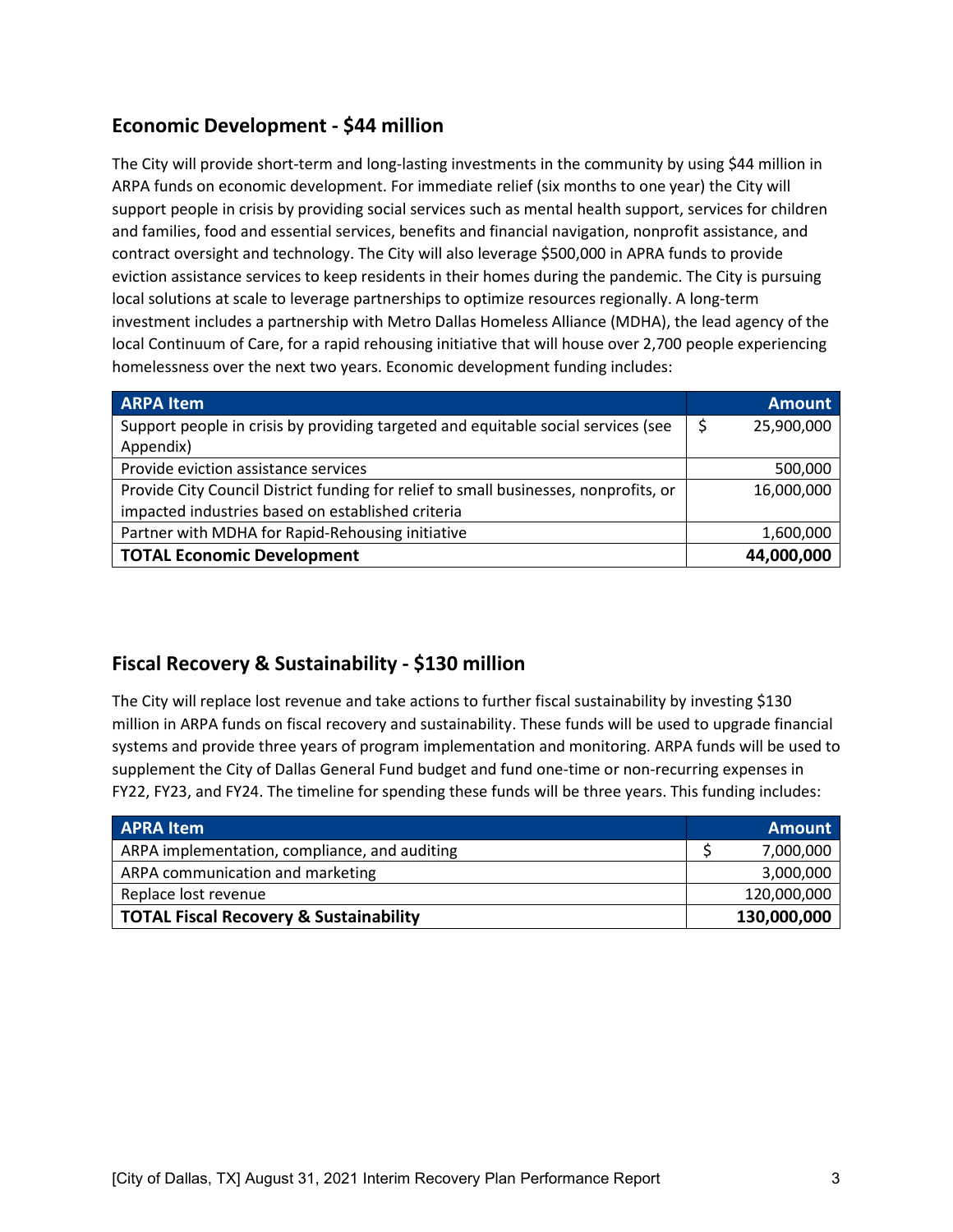## **Infrastructure - \$105.4 million**

The City will fuel results through bold resource investments by using \$105.4 million in ARPA funds on infrastructure. These projects will encourage affordable housing, extend water and wastewater services, and bridge the digital divide. The timeline for spending these funds will be three years. This funding includes:

| <b>ARPA Item</b>                                                                 | <b>Amount</b>   |
|----------------------------------------------------------------------------------|-----------------|
| Extend Dallas Water Utilities (DWU) water and wastewater service to occupied     | 37,400,000<br>Ş |
| areas of city that are currently unserved                                        |                 |
| Install water and wastewater infrastructure in partnership with development of   | 10,000,000      |
| affordable housing units                                                         |                 |
| Bridge digital divide through broadband investment                               | 43,000,000      |
| Wi-Fi at Park & Recreation facilities - \$3M<br>$\bullet$                        |                 |
| Broadband infrastructure in partnership with other entities - \$40M<br>$\bullet$ |                 |
| Add automation to securely and effectively deliver City services online          | 15,000,000      |
| <b>TOTAL Infrastructure</b>                                                      | 105,400,000     |

The proposed budget allocates \$37.4 million dollars from the ARPA t to complete the Unserved Areas projects in half the time. Within the next four years, the City's goal is to place into service and complete all the design and construction of the infrastructure improvements necessary to serve all occupied areas in the city of Dallas. The budget also proposes to use \$10 million in federal ARPA funding to install water and sewage infrastructure to incentivize the development of mixed income housing citywide. The program will cover up to 100 percent of infrastructure costs for developments that foster both affordable and unrestricted market rate housing, prioritizing single family developments that set aside 20 percent of homes to be sold to households earning between 60 percent and 80 percent of Area Median Income, and mixed income multifamily developments that set aside 20 percent of units to be rented at an unrestricted market rate. This program will encourage developments with a greater inclusion of affordable units in areas of opportunity, support quality market rate housing in historically disinvested neighborhoods, and provide additional opportunities for affordable homeownership.

The City is devoting \$3 million in ARPA funding to add Wi-Fi to 63 geographically dispersed park locations in high priority zip codes, as one of many efforts to bridge the digital divide. The locations include 42 recreation centers, 19 aquatics facilities, one athletic facility, and one skate rink. Utilizing \$40 million in ARPA funding in partnership with other entities in the region, we will step into the gap left by the private sector to ensure all Dallas households have access to critical internet service. Our investment in internet infrastructure will have an equity lens and focus on historically underserved areas. The Broadband and Digital Equity Strategic plan is a collaboration between the City, Dallas Independent School District (DISD), and the Internet for All Coalition to provide all households in Dallas with high-speed, reliable internet, and access to devices in their homes. The project aims to identify digital equity issues, broadband gaps, and to develop solutions to ensure all Dallas residents and DISD students have access to high-speed home broadband service.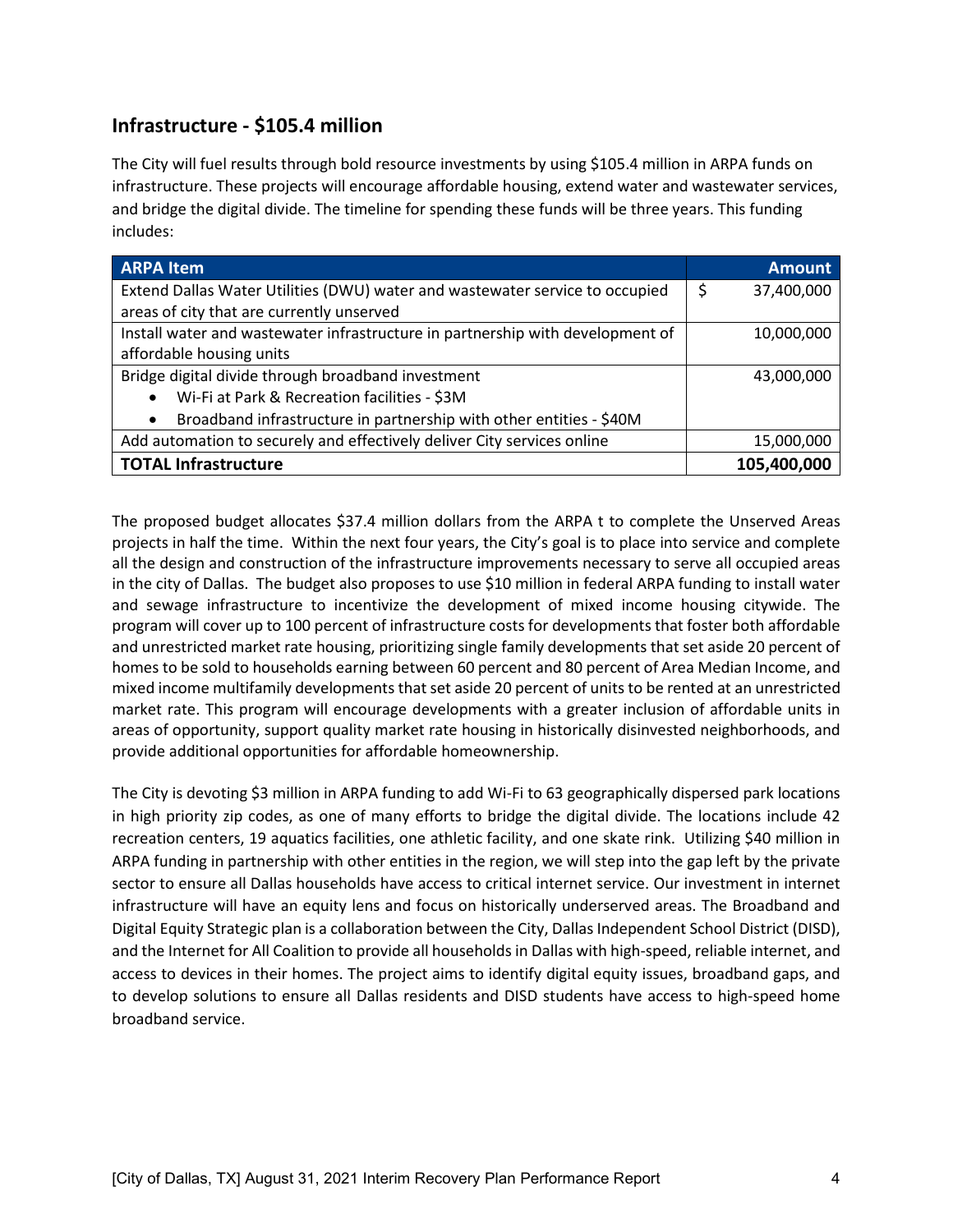#### **Community Engagement**

ARPA funds will be used for communication and outreach to increase equitable outcomes for hard to reach communities. Fair Park Multimedia Center and Language Access Center of Excellence will advance equity by creating original and multilingual content reaching Dallas residents including those with lowliteracy and Limited English Proficiency (LEP). Original content will be created in Spanish for the Spanish cable access channel. City departments and include outreach to anchor institutions and partner organizations servicing resident throughout the city. The City will work in partnership with multicultural media outlets, nonprofits, small businesses, and other intergovernmental and quasi-governmental agencies in reducing disparities by increasing residents' access to City services and programs. The City will develop and implement a department metric to measure its partnership work and evaluate the reduction of disparities. The City will build on the success of the Coronavirus Aid, Relief, and Economic Security Act (CARES) and Coronavirus Relief Fund funded communications and outreach to increase community engagement through targeted paid messaging with multicultural and non-English speaking publications serving communities of color using ARPA funds.

#### **Labor Practices**

The City of Dallas has adopted the Davis-Bacon Wage Rates, as published online by the U.S. Department of Labor, as the minimum acceptable rates of per diem wages for public works contracts, including public building construction and highway/heavy construction contracts. The Davis-Bacon Wage Rates are reviewed and updated annually to ensure contracts reflect the latest Davis-Bacon Wage Rates.

#### **Use of Evidence**

As part of the 100 Resilient Cities pioneered by The Rockefeller Foundation (100RC), the City of Dallas developed a strategic plan to enhance the capacity of its individuals, communities, institutions, businesses, and systems to adapt, grow and thrive in the face of both shocks (traumatic events, both natural and man-made) and more long-term, chronic stresses (poverty and housing shortages). Resilient Dallas, the first holistic resilience strategy in the city's history, is a new approach to shaping a thriving, equitable city, and is the product of extensive community participation. The Resilient Dallas goals include:

- Advance equity in City government
- Ensure Dallas is a Welcoming City to immigrants and all residents
- Increase economic mobility for Dallas' vulnerable and marginalized residents
- Ensure Dallas provides residents with reasonable, reliable and equitable access
- Leverage partnerships to promote healthy communities
- Invest in neighborhood infrastructure to revitalize historically underserved neighborhoods
- Promote sustainability to improve public health and alleviate adverse environmental conditions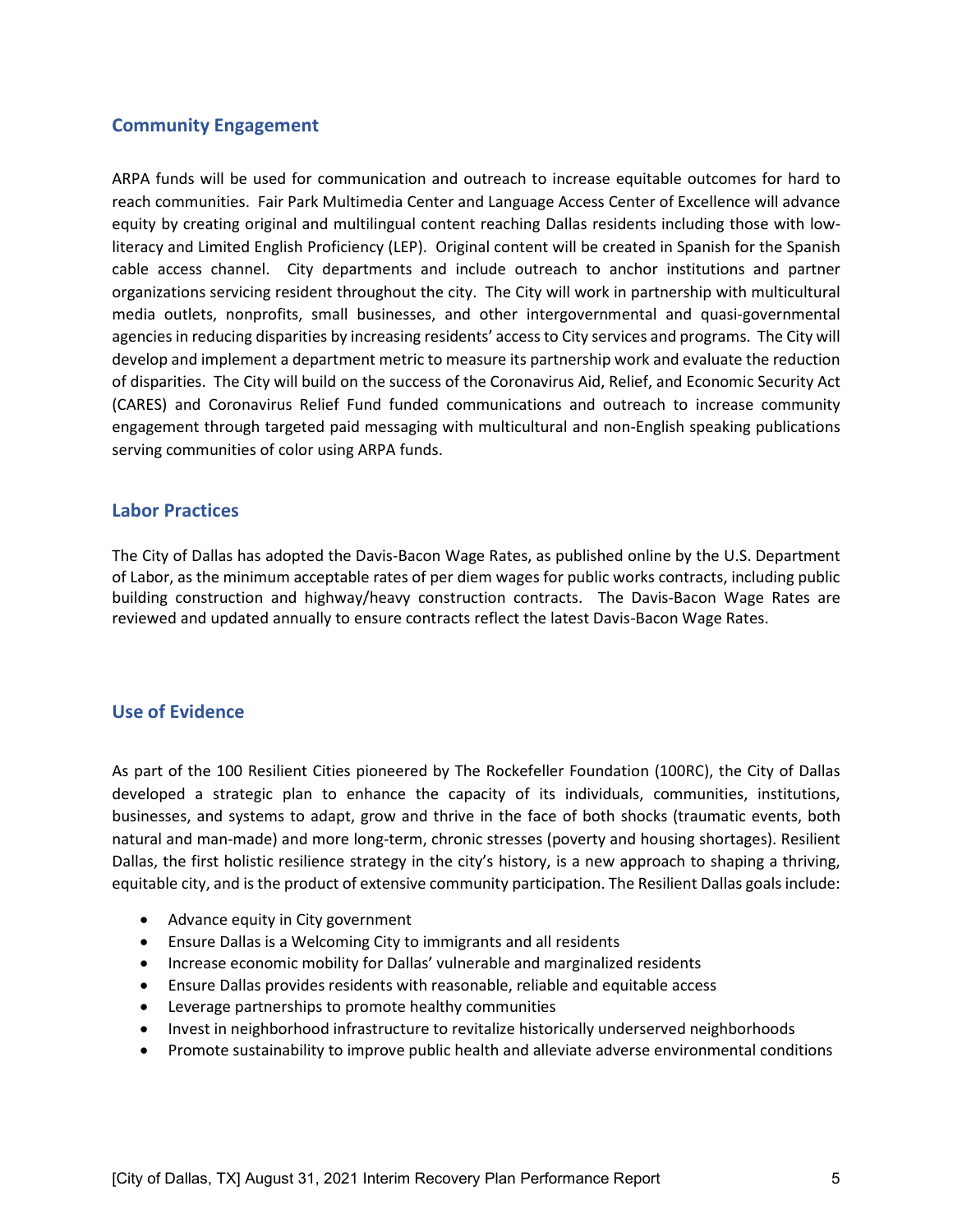Data for the desired outcome is researched and used dependent on how well it is it disaggregated by race, gender, Council district and/or geographic area. Key issues for determination include "For whom, when and/or where do we achieve the desired outcome?" It is through this analysis that the City identifies the communities who are most impacted and why are these communities impacted disproportionately. This approach holistically incorporates many of the concerns and goals address by ARPA funds.

Where specific geographic distribution does not apply but there is still a demonstrated need to address equity, the City makes relevant services available to eligible individuals and /or households on a citywide basis. With an estimated 1.3 million people residing in the city of Dallas, approximately 52.8 percent (706,884) are considered low/moderate income. The Office of the White House, National Strategy for the COVID-19 Response and Pandemic found that while the pandemic affected communities across the country, it disproportionately impacted some groups and communities, resulting in an exacerbation of pre-existing disparities.

The City of Dallas' definition of racial equity is a situation that is achieved when people are thriving and race no longer statistically dictates, determines, or predicts one's social outcome or ability to thrive. Equity is a critical factor in individual, family, neighborhood, and community success over a number of metrics economic, education, housing, health, and access to public facilities and essential services.

On March 24, 2021, the City Council approved a Racial Equity Resolution. The this resolution, the City of Dallas reaffirmed its deep resolve to promote racial equity, inclusion, and diversity in all aspects of city government and pledged to demonstrate its commitment to racial equity through equitable investment and future funding decisions for specific projects, inclusive practices, and socially just policies.

**Expenses by Expenditure Category** 

**As of July 31, 2021 – No ARPA funds have been spent. Budget deliberations are ongoing.**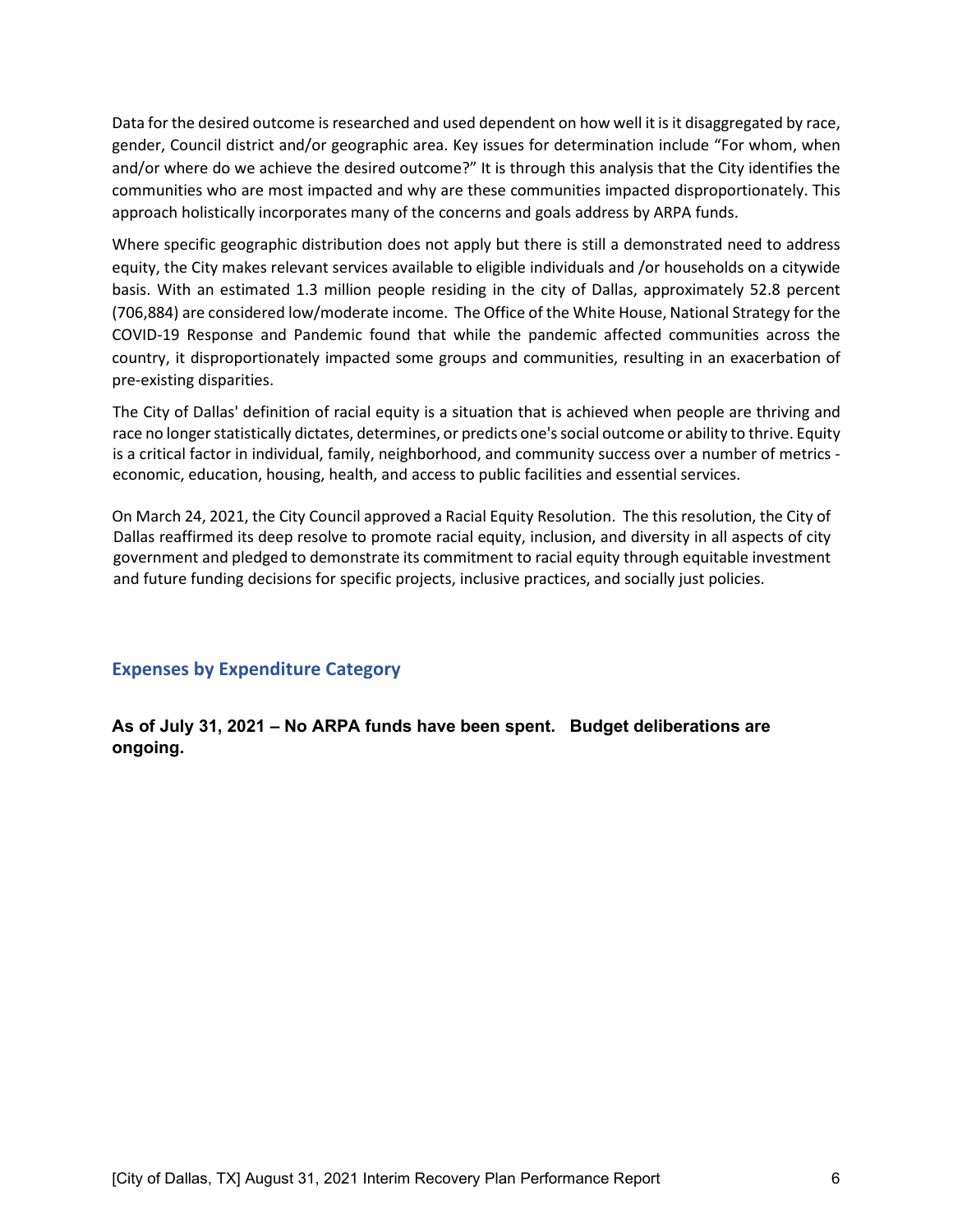# **APPENDIX**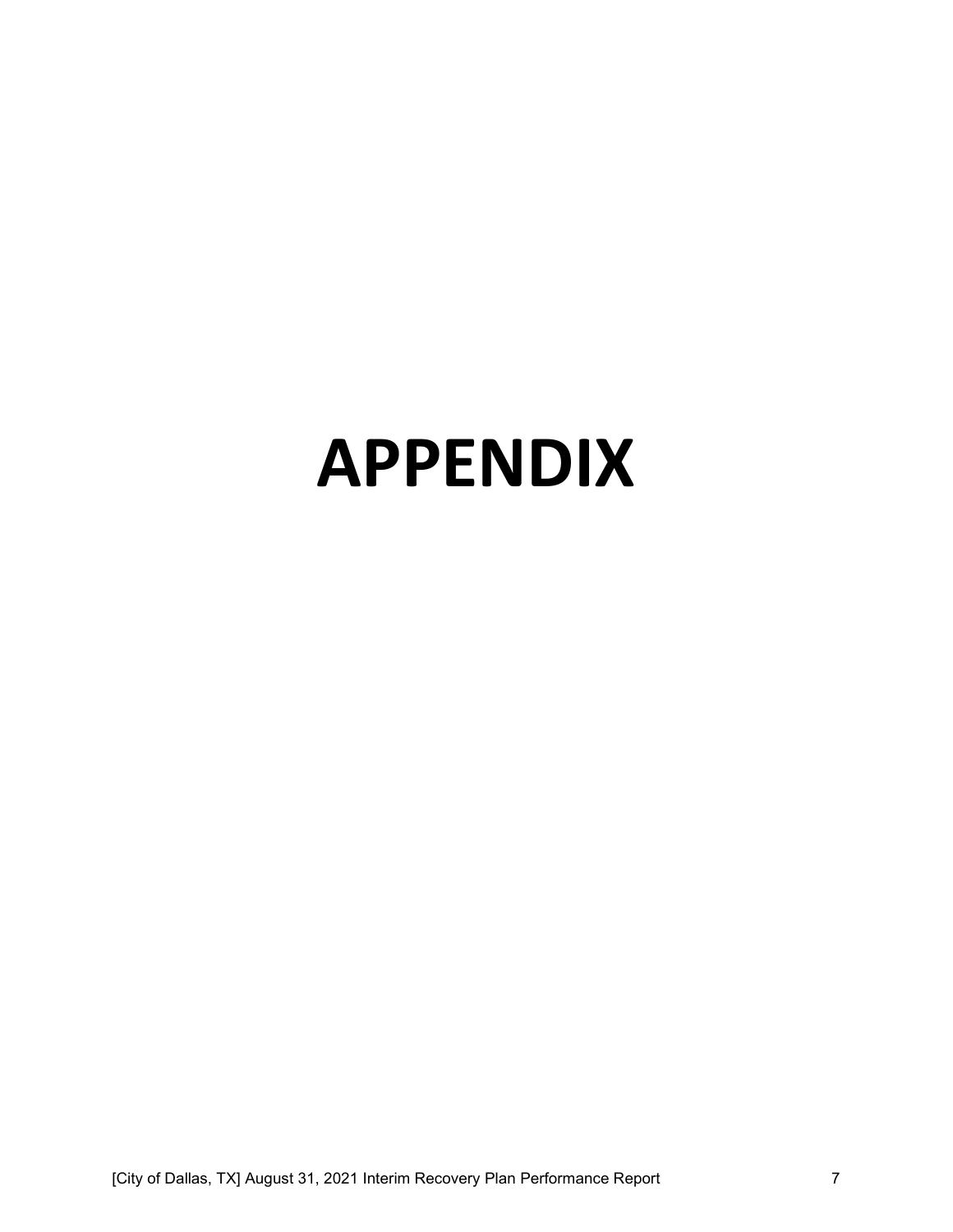# Support people in crisis by providing targeted and equitable social services - \$25.9M Breakdown

| <b>Mental Health</b>                                | Mental Health (CMH,<br>MIPOC/AAPA)                                  | \$2,400,000.00 | Community Mental Health programming,<br>including individual counseling, group counseling<br>and mental health outreach and education                                            |
|-----------------------------------------------------|---------------------------------------------------------------------|----------------|----------------------------------------------------------------------------------------------------------------------------------------------------------------------------------|
|                                                     | Mental Health - grief, stress,<br><b>PTSD</b>                       | \$1,200,000.00 | Individual counseling and group counseling<br>services targeting highly impacted communities                                                                                     |
|                                                     | Seniors - Isolation Support                                         | \$750,000.00   | Services targeting older adults, particularly<br>homebound seniors                                                                                                               |
| <b>Children and</b><br><b>Families</b>              | Family Violence Prevention /<br>Intervention                        | \$2,250,000.00 | Treatment, counseling and other services for<br>prevention, including near-fatality<br>prediction/prevention, and intervention of family<br>violence                             |
|                                                     | Positive Youth Development /<br>Academic Support                    | \$3,250,000.00 | Positive youth development programming, such<br>as afterschool programming, academic support,<br>and training                                                                    |
|                                                     | <b>Home Visiting Programs</b>                                       | \$2,000,000.00 | Home visiting services to homes of newborns,<br>proven to promote safety and improve infant<br>health outcomes                                                                   |
| <b>Food and</b><br><b>Essentials</b>                | Food - Distribution                                                 | \$2,400,000.00 | Support of various food distribution programs<br>throughout the City                                                                                                             |
|                                                     | Food - Home Delivery                                                | \$1,400,000.00 | Delivery of food and grocery items to individuals<br>sick or quarantined due to COVID-19                                                                                         |
|                                                     | Food - Food Banks Support                                           | \$800,000.00   | Support to local food banks to help keep shelves<br>stocked and able to serve clients in need                                                                                    |
|                                                     | Food - Garden Kits                                                  | \$2,000,000.00 | Home garden kits enable homebound individuals<br>to grow healthy produce items to supplement<br>diets                                                                            |
|                                                     | <b>Essential Necessities</b>                                        | \$1,000,000.00 | Critical non-food items, such hygiene products,<br>diapers, period products, adult diapers, for<br>distribution to high need communities                                         |
| Benefits /<br><b>Financial</b><br><b>Navigation</b> | <b>Benefit Navigation (Bene-Dallas)</b>                             | \$2,750,000.00 | Following best practice model of Benefits Trust, a<br>single stop opportunity integrating benefits access<br>and application to simplify process for clients                     |
|                                                     | <b>Expanded Tax Preparation and</b><br><b>Consultation Services</b> | \$800,000.00   | Expanding free tax preparation service availability<br>and supplementing and strengthening year-round<br>tax guidance                                                            |
|                                                     | <b>Financial Navigation</b>                                         | \$300,000.00   | Financial Navigators help guide residents in need<br>through complicated financial services landscape<br>to find programming and services than can<br>support their unique needs |
| <b>Nonprofits</b><br><b>Assistance</b>              | <b>Child Care Providers Assistance</b>                              | \$1,000,000.00 | Small grants to childcare providers to mitigate<br>negative financial impact from pandemics                                                                                      |
|                                                     | Nonprofits Assistance Programs                                      | \$2,600,000.00 | Small grants to nonprofit organizations to mitigate<br>negative financial impact from pandemic                                                                                   |
|                                                     | Service Design Support                                              | \$100,000.00   | Project based support for service design<br>improvements related to database development<br>and management, contract management,<br>program workflow                             |